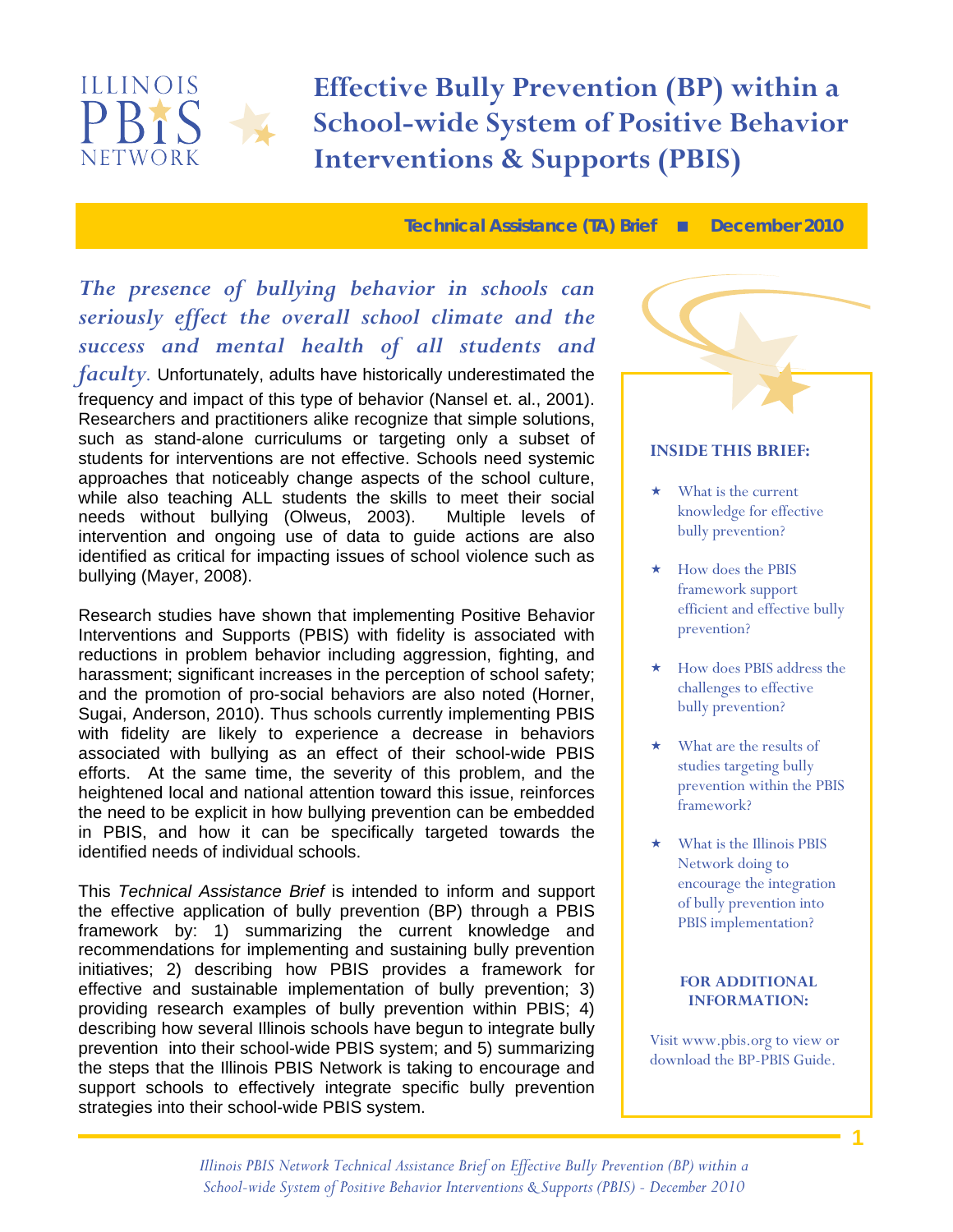## **What is the Current Knowledge Regarding Effective Bully Prevention?**

Ī

The research and collective understanding of effective bully prevention is still in its infancy, but there are certain program features that consistently show more efficacy. For example, Espelage and Swearer's (2003) research on bullying led them to recommend that bully prevention efforts focus on the social climate of the school and give consideration to the role of the teacher, as well as other adults in the school. They also recommend partnerships with families and the community, and addressing the whole social ecology, including students, schools, families, and communities. Additionally, Espelage and Swearer (2003) point out that some students will need to receive highly individualized support such as Wraparound, a tier 3 intervention within the PBIS continuum that addresses a student's home, school, and community context.

A report by the Consortium to Prevent School Violence (Mayer, 2008) recommended multiple strategies to address school violence, which they defined as also including lower level acts of aggression and bullying. They highlight the lack of effectiveness of reactive and primarily punitive approaches that neither teach nor reinforce appropriate behavior. In the "What DOES Work Well" category, Mayer (2008) includes: intervening early, teaching school-wide behavioral expectations, addressing multiple levels of the student ecology, creating opportunities to practice new behaviors in the contextual setting, and utilizing multiple sources of data for analysis. Also, research by Ma (2002), suggests that one of the characteristics of schools with less bullying is strong parental involvement.

Investigating why so few bully prevention programs have been effective, Ross, Horner, and Stiller (2008) identified three critical issues in those programs that need to be resolved: 1) a difficulty conceptualizing and measuring bullying behavior due to the broad range of features found in the bullying construct, 2) the lack of program maintenance even when interventions have resulted in positive outcomes, and 3) effectively supporting the inclusion of bystanders in bullying intervention efforts. Good, McIntosh, and Piorer's (in press) research in a middle school concluded that bullying prevention programs should be implemented within existing and systemic behavior support efforts for effectiveness and sustainability. They further hypothesized that stand-alone anti-bullying programs may be as likely to exacerbate problems as to solve them, an unintended and negative outcome of some bully prevention programs that has been noted by others as well (Simonsen, Sugai, & Negron, 2008; U.S. Department of Justice, 2009).

The collective research efforts to date strongly point to the need for an effective school-wide framework for systematically implementing and sustaining bully prevention efforts. As has been recently noted about specific character and social/emotional learning programs, sustainable change in student behavior is not achieved by just implementing a selected curriculum (U.S. Department of Education, National Center for Education Research, Institute of Education Sciences, 2010). Biggs, Vernverg, Twemlow, Fonagy, & Dill, (2008) note that when stand-alone bullying curriculums are implemented, staff view them as one more task to complete, are not well trained, and are not motivated to implement a curriculum with integrity if they doubt the effectiveness. Findings from Olweus, Limber, & Mihalic (1999), and Pepler, Craig, Ziegler, and Charach (1994) noted that programs involving consistent, school-wide efforts along with the creation of pro-social atmospheres tend to be more effective than programs that implement at the classroom level only or address just the victims and/or bullies involved.

**2**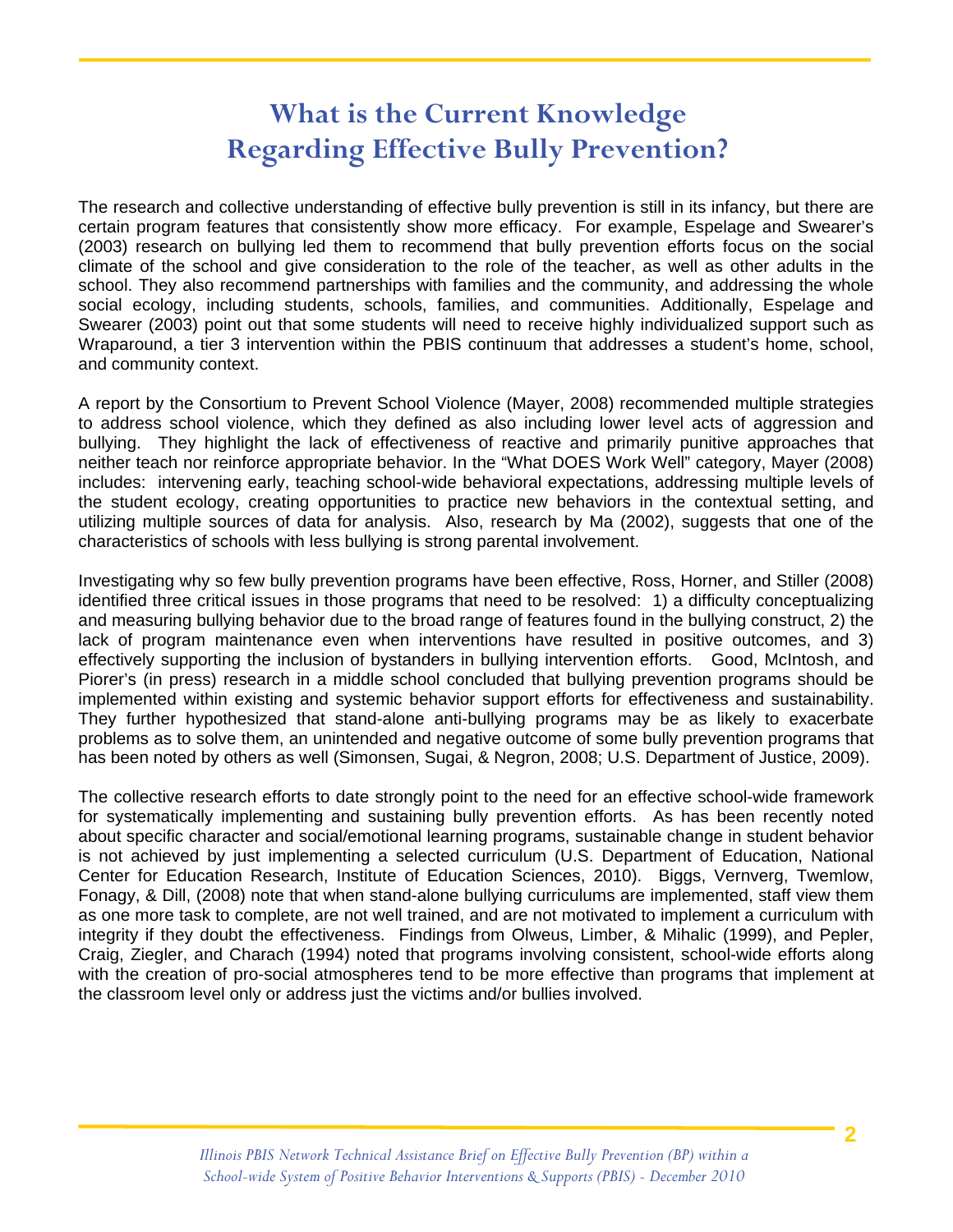## **How Does the PBIS Framework Support Efficient and Effective Bully Prevention?**

Preventing and decreasing such specific and insidious behavior as bullying requires a systemic approach involving all staff, all students, as well as family/community. A school-wide system of PBIS, with its whole school focus on social climate and behavior change, offers a framework for effectively installing a bully prevention process. Additionally, PBIS has a strong focus on partnering with families and community, a necessary component of effective bully prevention efforts. Ross et al., (2008) identified six key features of PBIS as ideal components of effective bully prevention which are summarized in Figure 1 below.

The evidence base of PBIS effectively addresses the recommended features of bully prevention, while attending to the drawbacks noted in past and current bully prevention efforts and programs. These PBIS features include instruction of specific pro-social behaviors that are both observable and measurable; a systemic prevention focus; and ongoing evaluation of fidelity, as well as outcomes. It is also important to note that PBIS focuses on the practical application of research, and therefore moves theory to practice in a manner that is both economical and sustainable, thus enabling bully prevention efforts to be efficient and durable.

Ī

Schools currently implementing PBIS have an established multi-tiered structure for preventing, as well as remediating, problem behaviors associated with bullying. Universal/tier 1 defines and teaches school-wide behavioral expectations to all students and adults and includes modeling, practicing, acknowledging, and re-teaching as indicated by data. Schools implementing universal/tier 1 PBIS with fidelity typically experience lower levels of bullying behavior because they have created a climate in which appropriate social skills are the norm. This creates a predictable and positive social culture where bullying behaviors are less likely to be reinforced. Ongoing data review by trained teams allows for early access to scaled-up interventions for students with higher levels of need. Additional support at secondary/tier 2 includes interventions such as Check-in Check-Out, mentoring, structured peer supports, or quick/brief functionbased behavior support plans. Additional tertiary/tier 3 interventions, including complex function-based behavior support plans and wraparound, are available to students and their families who need the most support.

#### Figure 1

### **Key Features of Bully Prevention in PBIS**

From *Ross, Horner, and Stiller (2008)\**

- 1. The use of empirically-tested instructional principles to teach expected behavior outside the classroom to all students.
- 2. The monitoring and acknowledgement of students for engaging in appropriate behavior outside the classroom.
- 3. Specific instruction and precorrection to prevent bullying behavior from being rewarded by victims or bystanders.
- 4. The correction of problem behaviors using a consistently administered continuum of consequences.
- 5. The collection and use of information about student behavior to evaluate and guide decision-making.
- 6. The establishment of a team that develops, implements, and manages the BP-PBIS effort.

\**BP in PBS @ www.pbis.org*,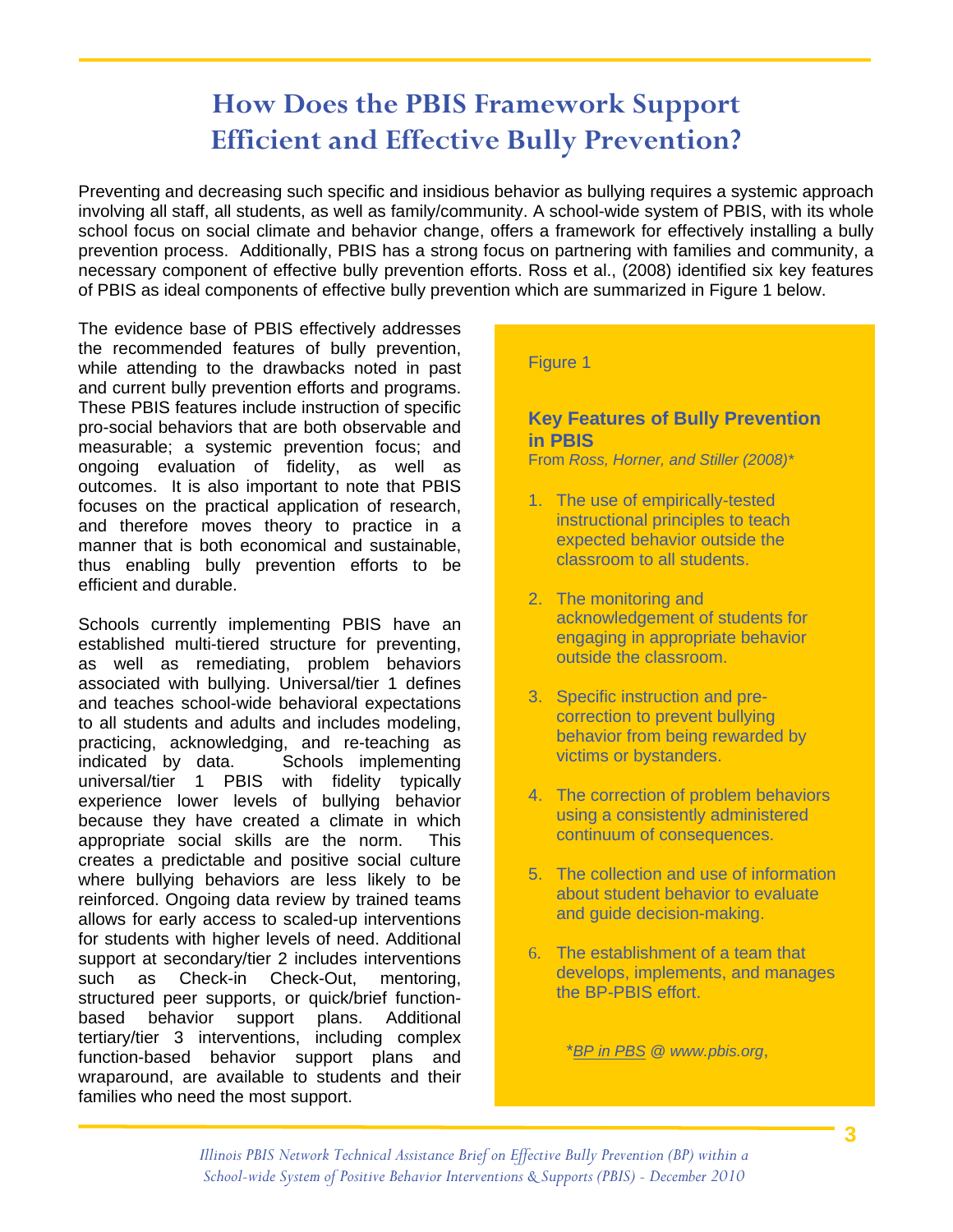## **How Does PBIS Address the Challenges to Effective Bully Prevention?**

Ī

**1) Conceptualizing and Measuring Bullying Behavior.** Defining and evaluating bullying behavior is difficult but necessary as a first step in building an effective prevention and intervention system. School personnel often get side-tracked by the broad definition and the power dynamics of bullying behavior, thus limiting the effectiveness of their efforts. Because PBIS focuses on improvement of behaviors that are clearly defined, observable, and measurable, schools using this process can move quickly to effective bully prevention. Ross et al. (2008) point out that "…the definitions of these behaviors should not speculate on the intent of the behavior, the power of the individuals involved, or the frequency of its occurrence… Reducing peer maintained problem behavior outside the classroom is the main goal of bully prevention within the PBIS framework, and the reduction of 'bullying' behaviors is a sub-set of this process" (ch. 8. p. 4). Additionally, schools implementing universal/tier 1 PBIS define problem behaviors, determine which will be classroom managed or office referred, and establish a process for handling each category, thereby creating a systemic, cohesive, and consistent practice when responding to problem behaviors.

Other data used within PBIS includes tools for assessing school climate, implementation fidelity, identifying school needs, and tools to guide planning and decision-making. Measures of school climate and staff/student perception of school safety are also available. Data systems such as the School-wide Information System (SWIS) provide efficient monitoring of office discipline referrals (ODRs) for databased decision-making. The three SWIS ODR categories that can be used for assessing a range of bullying behavior include *physical aggression, fighting,* and *harassment/bullying*. It is important to note that, because bullying behavior is not always seen by adults, additional tools for assessing student report of harassment/bullying frequency may also be needed.

**2) Sustaining Bullying Prevention Efforts.** As with other stand alone curriculums (i.e., character and social/emotional learning programs), bully prevention programs not launched within a school-wide systemic framework will likely fail to have the desired effect (U.S. Department of Education, National Center for Education Research, Institute of Education Sciences, 2010). Ross et al. (2008) note that despite some initial positive program outcomes, few bullying programs continue to produce similar results even two years later. Studies of school-wide PBIS implementation have consistently shown sustained effect over time for fidelity of implementation, reduction in problem behavior, and improved measures of school safety (Bradshaw, Koth, Thornton, & Leaf, 2009). The features of PBIS, which contribute to these positive results sustaining over time, include: research-based instruction of specific and measurable behaviors, implementation across all settings, and continuous team-based monitoring of fidelity and outcomes.

**3) Addressing the Roles of Bully, Victim, and Bystander.** Bullying typically includes the roles of a student or students displaying bullying behavior, victims, and bystanders. Ignoring the role of the bystander (including students and adults who witnesses bullying) allows the perpetrator to continue to receive reinforcement for their inappropriate behavior (Ross & Horner, 2009). Simply relying on reactive approaches to bullying—more rules, increasing severity of consequences for misbehavior—often tend to escalate problem behavior (Simonsen et al., 2008). Training adults and students on the dynamics of bullying and teaching specific behavioral expectations for handling bullying allows for the cycle of reinforcement of the bully to be interrupted (Ross et al., 2008). The Bully Prevention PBIS (BP-PBIS) Curriculum (Ross et al., 2008) provides specific behavioral lessons to proactively train victims, bystanders, and perpetrators. An integral part of implementation is that adults report incidents and also support the victim. Victims and bystanders are further reinforced for using the three-step response of stop-walk-talk. Schools fluent with PBIS systems and practices can easily integrate these lessons into their multi-tiered behavioral support system.

**4**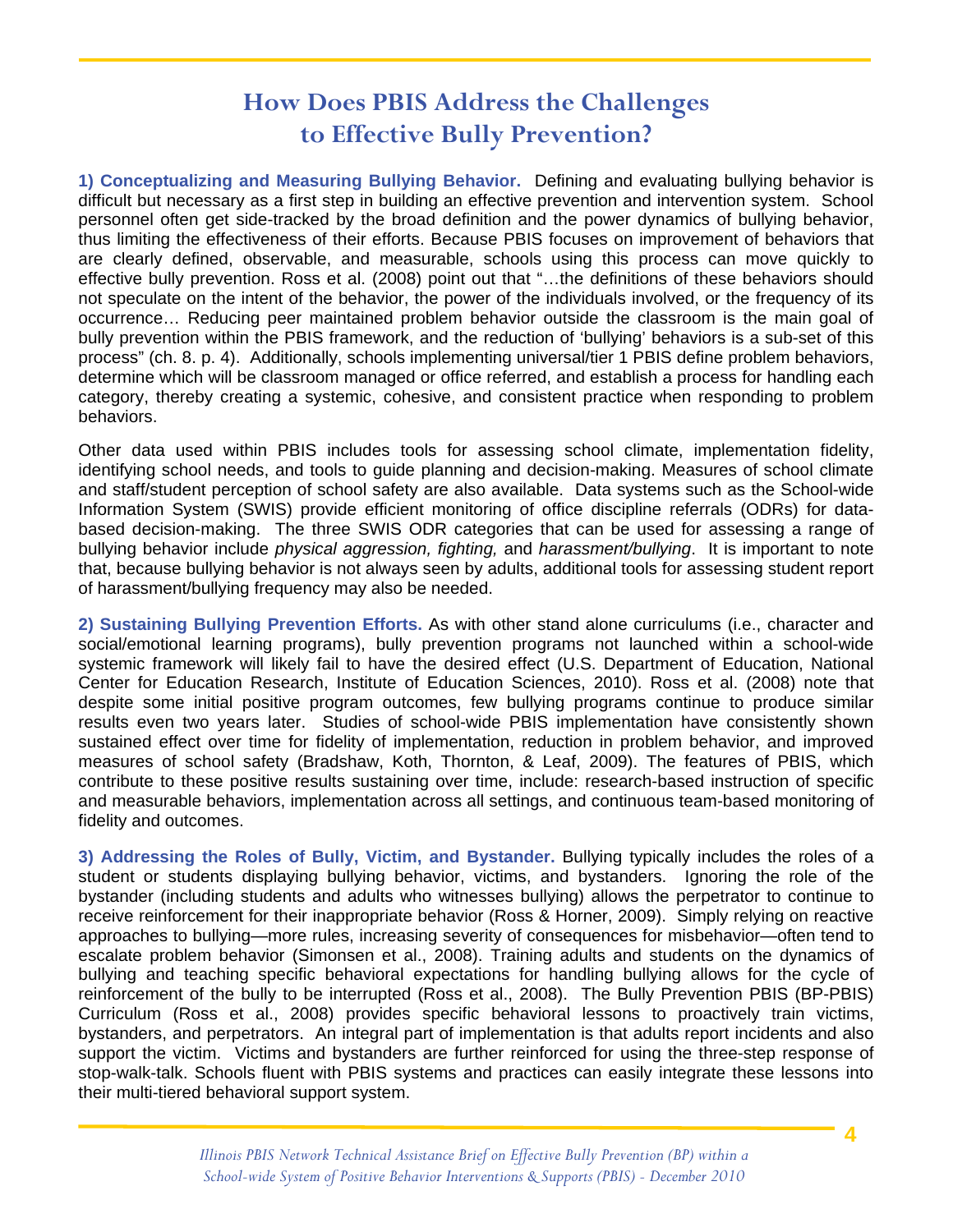## **How are Illinois Schools Embedding Bully Prevention through the PBIS Framework?**

Ī

A review of Illinois school office discipline referrals (ODRs) for bullying data indicates that Illinois schools implementing PBIS with fidelity experience fewer behaviors associated with bullying. Specifically, schools achieving fidelity through the Benchmarks of Quality (BoQ) or the School-wide Evaluation Tool (SET) in 2009-10, (n=303) had an average of 103.2 ODRs for bullying behaviors, while partially implementing schools, (n=35) had an average of 147.7 ODRs for bullying behaviors, a 43% difference. This data (Figure 2 below) suggests that schools that were further developed in implementing universal/tier 1 PBIS with integrity have the systems framework needed for teaching students alternatives to bullying behaviors. Clarifying how both adults and students should handle reporting such behaviors also contributed to a lower level of bullying behaviors in the schools fully implementing PBIS.

### **FY10 Average ODRs for Behaviors Associated with Bullying in Illinois PBIS Schools**



#### **Comparison of Fully & Partially Implementing Schools**

### **Results from Studies Targeting Bully Prevention within the PBIS Framework**

To evaluate the initial effectiveness of the BP-PBIS curriculum, a pilot study was conducted in an Oregon elementary school during the 2007- 08 school year (Ross, Horner & Stiller, 2008). Observations were conducted on three students as selected by the principal, along with a composite peer during lunch recess. Results indicated a significant reduction (55-69%) in problem behavior after the intervention. In addition, other students on the playground were significantly more likely to respond appropriately when they were bullied. This change in how students respond to bullying behaviors indicates that the school culture has changed.

After initial implementation of PBIS in the 2007-08 school year, a middle school of 500 students in Canada targeted bullying prevention within the PBIS framework during the 2008-09 school year (Good, McIntosh, Poirier, in press). Suspensions dropped about 65% after implementing PBIS for two years. After targeting bullying prevention, ODRs for bullying at the school decreased by 41%.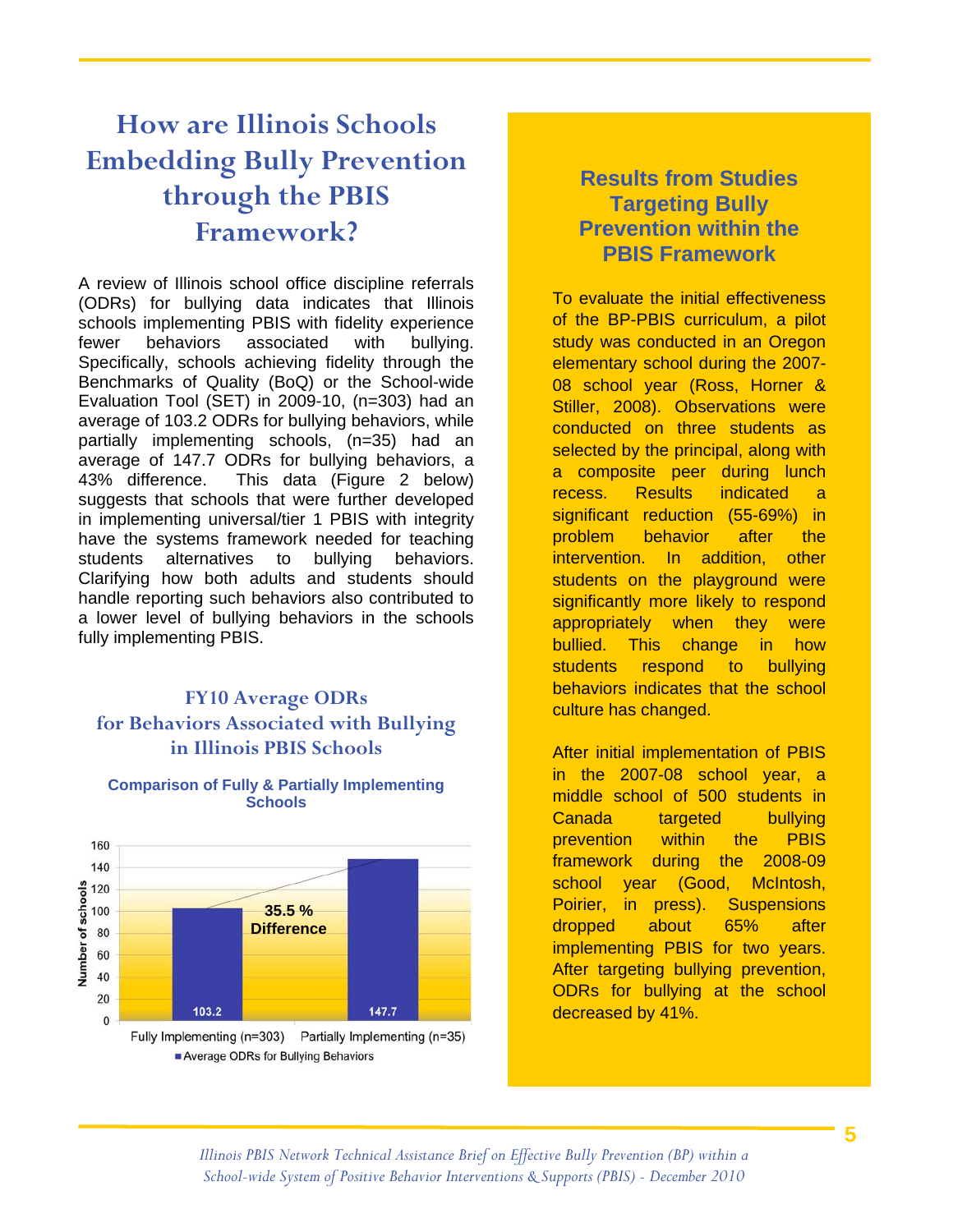# **An Illinois School Example Applying Bully Prevention within a PBIS System**

At the end of the 2009-10 school year, the staff at **Highland Elementary, in SD U-46 in Elgin** identified that 57% of the school's office discipline referrals (ODRs) for the year had been a result of behaviors associated with bullying. The school identified the curriculum guide *Bully Prevention in Positive Behavior Support* (Ross et al., 2008), as their guide to embed bully prevention within their existing PBIS systems. Highland staff was trained in the program components at the beginning of the 2010-11 school year including the dynamics of bullying behavior, and the relationships between the bully, the victim, and the bystanders. Staff also discussed which incidents of bullying behaviors would be handled in the classroom and which would be referred to the office. During the first two weeks of the school year, Highland students completed five instructional sessions specifically designed to prevent bullying behaviors by teaching social responsibility skills and a "stop/walk/talk" approach for students to apply in different scenarios. During the training, students were taught how to use the "stop" verbal command to deter the student that is making them feel unsafe, and how to respond to the stop prompt. The victim is taught to "walk-away" if the perpetrator persists. Finally, if the negative behavior continues, the victim is taught to report the incident ("talk") to an adult. The adults in the school were trained how to respond when the student "talks". The Highland staff shared the bully prevention program embedded in their PBIS system with parents at the Fall Open House, and at the October *Parent Education and Family Fun* night held at the YMCA.

A data collection system was put in place for the school to keep track of all incidents of bullying behavior, defined as when a student continues the negative behavior after the victim has tried to "stop" and "walk." The adult verifies the report and then fills out a brief tracking form that includes: the name of the person reporting the incident, the name of the perpetrator, the adult's name, and the date. The adult may also complete an ODR if they feel it is warranted. All of the bullying behavior reports are entered into a spreadsheet that is reviewed to identify trends.

By collecting this supplemental data, the school team was able to identify a student who didn't have any major or minor ODRs, and was not on Check-in/Check-out \* (CICO), but was exhibiting bullying behaviors based on multiple student reports. Because of their vigilant use of data, they were able to put secondary interventions in place to address this student's needs more quickly than is typical for this behavior, which is hard to detect in early stages.

Ī

Students with multiple reports for bullying behaviors receive a targeted re-teaching of both the school-wide expectations and the lessons from the bully prevention curriculum. These

*\* Check-in/Check-out (CICO) is a tier 2 intervention that builds upon a school's tier 1 systems by providing some students a higher frequency of scheduled, positive feedback from adults, regarding the school-wide behavior expectations.* 

students also participate in the tier 2 CICO system where staff members provide structured "Check-ins" with selected students and monitor effectiveness using *Daily Progress Report* (DPR) points. The number of reports that are made on the student for bullying behaviors is also monitored. Measures of impact being used to assess progress also include school-wide behavior data such as ODRs on all students, DPRs for some targeted students, and individual behavior monitoring for a few students. Measures of school safety and climate are also being considered to guide sustainability.

**6**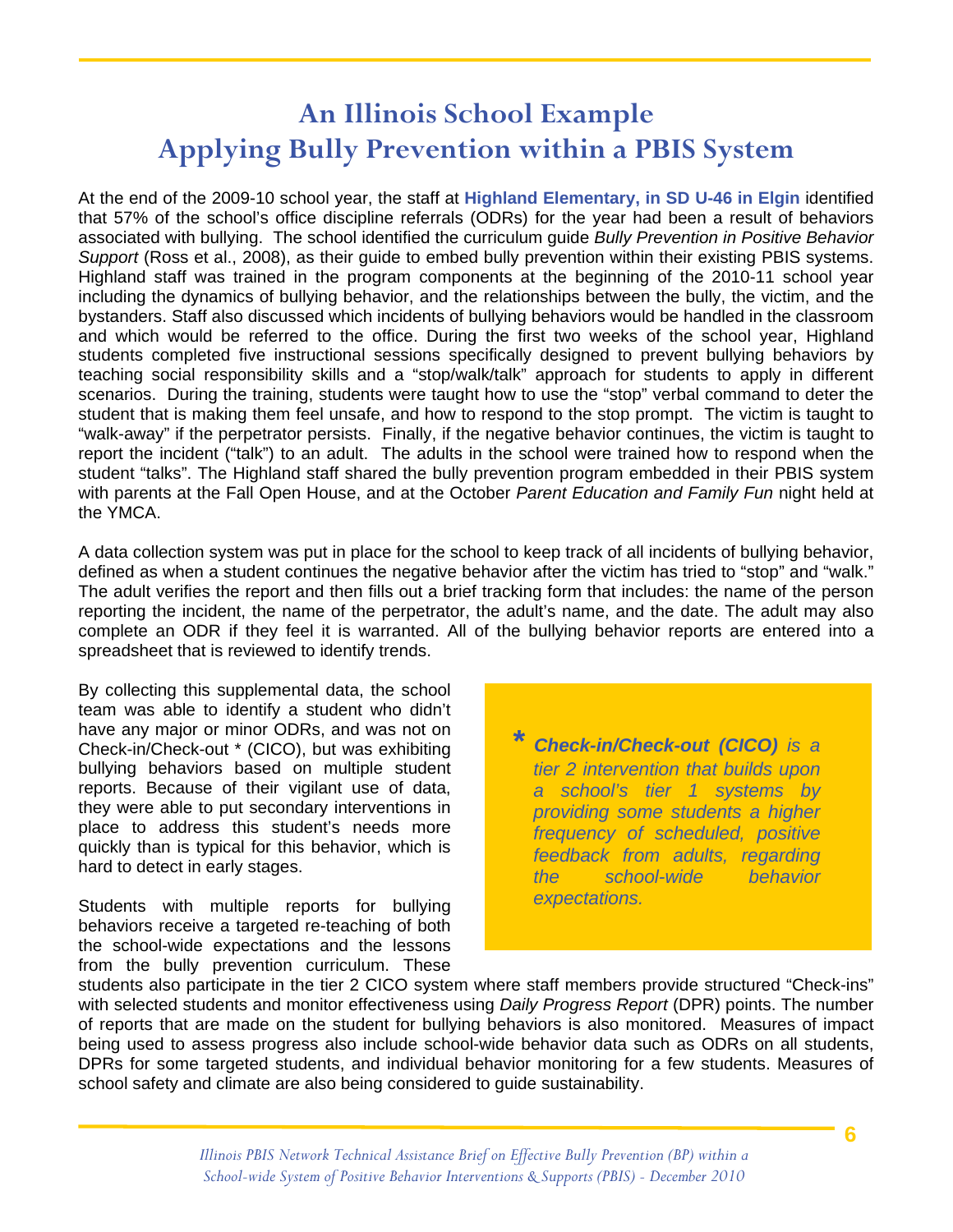### **A District Plan Example**

#### **CUSD 300, in Carpentersville**

#### **Step #1**

Ī

CUSD 300 leaders began addressing bully prevention (BP) by organizing a district task force. Because PBIS internal coaches were also working on the same issue, the district external coach joined the district BP committee, along with administrators, parents, and support staff.

#### **Step #2**

The district task force decided to take advantage of the established PBIS structures to ensure a multi-layered approach. They began to look at how to efficiently blend BP strategies and lessons into their existing multi-tiered behavior support system.

#### **Step #3**

They developed a district-level "map" identifying how evidencebased BP practices, including data, will fit with existing Response to Intervention (RtI) plans to ensure the most efficient and long-term results.

#### **Step #4**

Although full implementation of the CUSD 300 BP-PBIS plan is scheduled to begin during 2011-12, many of the schools have already started integrating BP-PBIS through their existing school-wide behavior instruction.

# **What is the Illinois PBIS Network Doing to Encourage the Integration of Bully Prevention into PBIS Implementation?**

By investing in PBIS, schools and districts will be able to efficiently embed bully prevention within existing school-wide pro-social systems of support, thus increasing sustainable effects over time. The multi-tiered structures will expedite more focused interventions for those students who have higher level needs with respect to bullying behavior. To support these efforts, the Illinois PBIS Network is taking the following steps to inform and support schools and districts in their bully prevention initiatives:

- On May 11<sup>th</sup>, 2011, the Illinois PBIS Network will host a statewide forum on bully prevention for Illinois PBIS principals, coaches, and district administrators in partner and demonstration districts. Dr. Rob Horner, National PBIS TA Center, and Dr. Dorothy Espelage, University of Illinois and member of the ISBE Bully Prevention Task Force, will be key speakers at this forum.
- Through direct coaching with district leadership teams, and in regionally-held district summits, the Network is encouraging a district level approach to bully prevention as a model for sustainability.
- The Network is actively reviewing additional tools to efficiently measure climate and perception data associated with bullying behaviors. The Network will partner with demonstration districts to determine the use and effectiveness of the tools.
- The Network ensures that State and National PBIS Leadership Forums and Conferences in Illinois include sessions on implementing bully prevention within PBIS. Dr. George Sugai, Co-director National PBIS Center, University of Connecticut, will present a plenary on this topic at the January 2011, Illinois PBIS Leadership Forum in O'Fallon, Illinois.
- Illinois PBIS Network quarterly newsletters and website will feature 'learning examples' of schools and districts implementing bully prevention as well as access to resource materials for schools. The Illinois PBIS Network January 2011 *Update* Newsletter will also reference the free BP-PBIS manuals available online for additional tools and strategies.